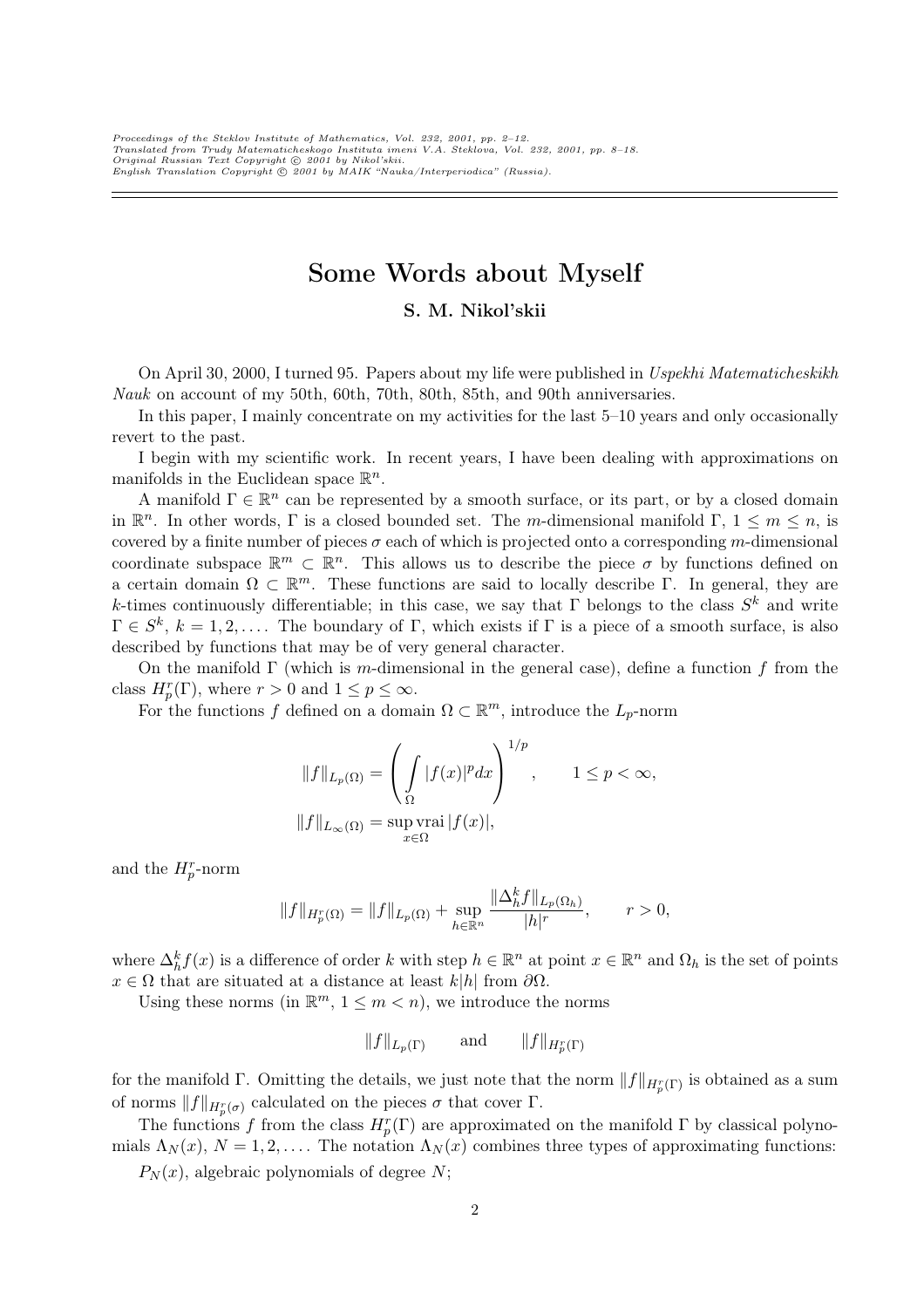$T_N(x)$ , trigonometric polynomials of degree N;

 $G<sub>N</sub>(x)$ , entire functions of exponential type N.

As the measure of approximation, we take the norm

$$
||f - \Lambda_N||_{L_p(\Gamma)}, \qquad N = 0, 1, 2, \dots
$$

Among other results, we point out the following theorem.

**Theorem 1.** A function f belongs to the class  $H_p^r(\Gamma)$  ( $f \in H_p^r(\Gamma)$ ) if and only if it can be approximated on  $\Gamma$  by functions  $\Lambda_N$  with the estimates

$$
||f - \Lambda_N||_{L_p(\Gamma)} \le cN^{-r}, \qquad N = 1, 2, \dots,
$$
\n<sup>(1)</sup>

$$
\|\Lambda_N\|_{H_p^r(\Gamma)} \le c,\tag{2}
$$

where  $c > 0$  is independent of  $\Lambda_N$ .

Note that the classical approximation theorem dating back to Jackson, Bernstein, de la Valleé-Poussin, and Zygmund for the class  $H_p^r *$  of periodic functions approximated by trigonometric polynomials  $(\Lambda_N = T_N)$  states that the membership of f in this class is equivalent to its approximability by trigonometric polynomials  $T_N$  with estimates (1) and

$$
\|\Lambda_N\|_{L_p(\Gamma)} \le c. \tag{2'}
$$

Property  $(2')$  is weaker than property  $(2)$ . However, in the present (periodic) case, the following equivalence holds:

$$
\{(1), (2)\} \quad \Leftrightarrow \quad \{(1), (2')\} \quad \Leftrightarrow \quad f \in H_p^r(\Gamma). \tag{3}
$$

There are other situations when this equivalence holds. For example, when  $\Gamma = \mathbb{R}^n$ ,  $\Lambda_N = G_N$ and, in addition, when  $\Gamma = \sigma$  is a unit sphere in  $\mathbb{R}^n$  and  $\Lambda_N = P_N$ . However, for arbitrary  $\Lambda_N$  and the  $\Gamma$  given above, there is no such equivalence.

Thus, unlike properties  $(1)$  and  $(2')$ , properties  $(1)$  and  $(2)$  are universal and are equivalent to the membership of the function f in the class  $H_p^r(\Gamma)$ .

In other works, I established that this equivalence can also be achieved in the norms that are stronger than  $\|\cdot\|_{L_p(\Gamma)}$ . For example, for the functions  $f(x)$  defined on the whole space  $\mathbb{R}^n$ , we can define the norm

$$
|||f|||_{L_p(\Gamma)} = \sup_{y \in \mathbb{R}^n} ||f(x+y)||_{L_p(\Gamma)}
$$

in which properties (1) and (2') are equivalent to the fact that  $f \in H_p^r(\Gamma)$ ; i.e., property (3) holds.

Some of my works of this series are devoted to the study of manifolds  $\Gamma$  that satisfy the classical equivalence (3).

The manifolds Γ defined parametrically by trigonometric polynomials

$$
x_k = \tau_k(\theta_1, \ldots, \theta_m), \qquad k = 1, \ldots, n,
$$

have been studied from this point of view. In these equalities (which define Γ), the functions  $\tau_k$ , defined by trigonometric polynomials, satisfy natural constraints. I found that equivalence (3) holds for such Γ in the metric of  $H_{\infty}$  or C (in the metric of continuous functions). In the metric of  $L_p$ ,  $1 \leq p < \infty$ , this equivalence holds in any case for surfaces Γ that are algebraically homeomorphic to a sphere, as well as for tori.

My last results, which also include unpublished material, generalize the classical statement that the trace of a polynomial of degree N on a unit sphere  $\sigma \in \mathbb{R}^n$  (i.e., a spherical function of degree N) represents at the same time a trace of a certain harmonic polynomial of the same degree N.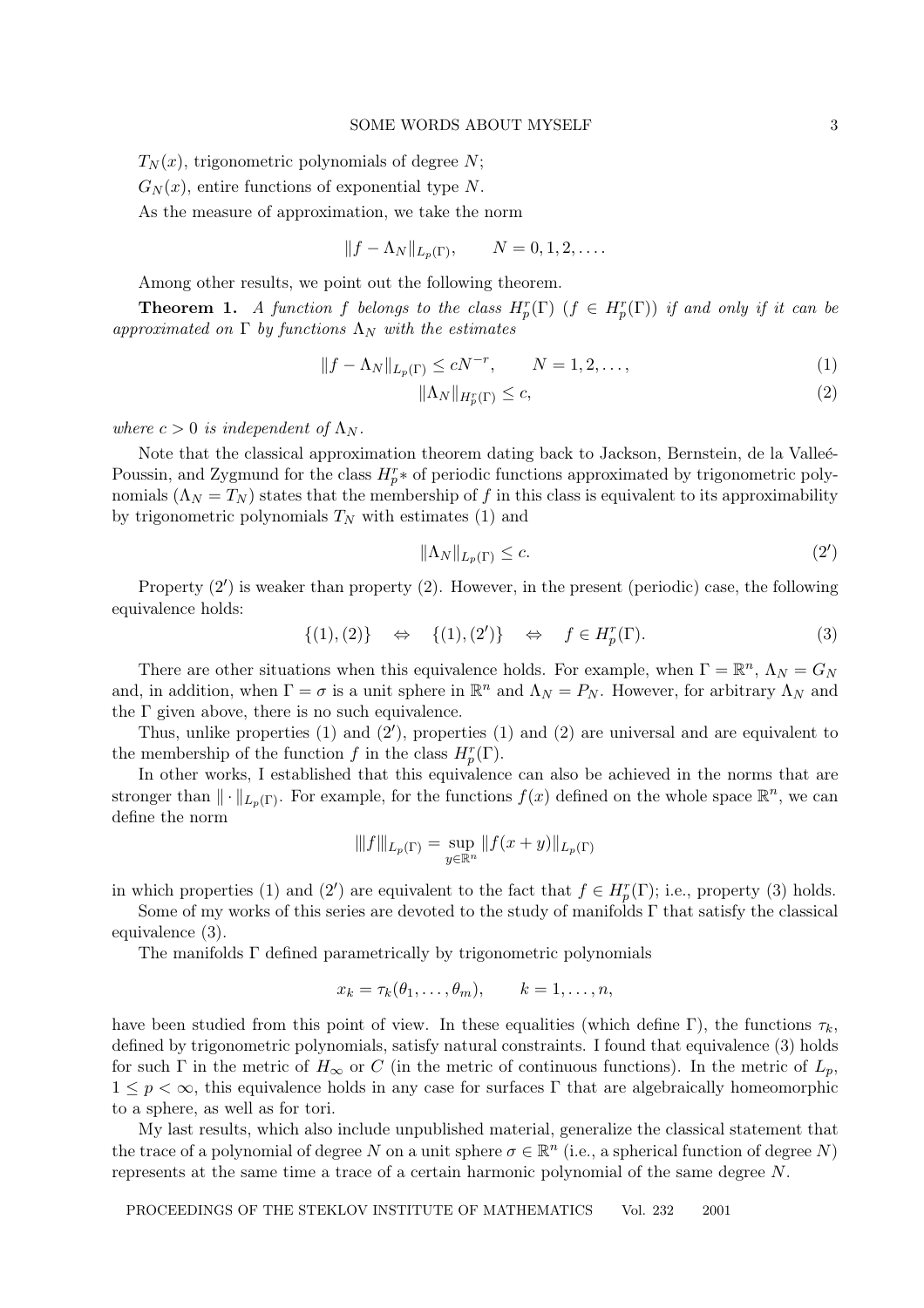I consider a linear differential operator of degree  $2l, l = 1, 2, \ldots$ , in  $\mathbb{R}^n$  with constant coefficients that is elliptic and self-adjoint. I also consider an algebraic surface  $\sigma = \sigma_s$ ,  $s = 1, 2, \ldots$ , of degree 2s, subject to the ellipticity condition. In particular,  $\sigma_1$  is a classical ellipsoid in  $\mathbb{R}^n$ . Due to this condition,  $\sigma$  is a boundary of a certain bounded domain  $\Omega \subset \mathbb{R}^n$  ( $\partial \Omega = \sigma$ ).

Consider the following boundary value problem of the first kind:

$$
LU = 0 \quad \text{on } \Omega,
$$
\n
$$
U^{(\alpha)}|_{\sigma} = P^{(\alpha)}|_{\sigma}, \qquad |\alpha| \le l - 1,
$$
\n
$$
U^{(\alpha)} = \frac{\partial^{|\alpha|}U}{\partial x_1^{\alpha_1} \dots \partial x_n^{\alpha_n}}, \qquad \alpha = (\alpha_1, \dots, \alpha_n), \qquad |\alpha| = \sum_{1}^{n} \alpha_j,
$$
\n
$$
(4)
$$

where  $P = P_N$  is an arbitrary polynomial of degree N; solution U to the differential equation must have the same boundary values on  $\sigma$  as P has.

I prove the following theorem.

**Theorem 2.** When  $s = 1$ , a solution to boundary value problem (4) is a polynomial of degree N  $(U = U_N)$  for any  $P = P_N$ .

When  $s > 1$ , there exist many polynomials  $P = P_N$  such that solution U to problem (4) is not a polynomial of degree  $N$  ( $U \neq U_N$ ).

To prove this theorem, we apply the variational method. These studies are related to certain problems of algebraic geometry; I acknowledge useful recommendations of I.R. Shafarevich.

The results below are obtained as the corollaries to Theorem 2 for  $s = 1$ , i.e., when  $\sigma = \sigma_1$  is an ellipsoid.

We can consider the following general boundary value problem:

$$
LU = 0 \qquad \text{on } \Omega,
$$
  

$$
U^{(\alpha)}|_{\Gamma} = f^{(\alpha)}|_{\Gamma}, \qquad |\alpha| \le l - 1,
$$
 (5)

where f is a function defined on  $\Gamma$  and belonging, for example, to the class  $H_p^r(\Gamma)$ .

We can expand  $f$  in series in terms of polynomials,

$$
f = P_0 + P_1 + P_2 + \ldots,
$$

and obtain a solution to the boundary value problem (4) in the form of the series

$$
U=U_0+U_1+U_2+\ldots,
$$

where  $U_N$  are also polynomials of degree N that solve appropriate problems (4). Polynomials  $P_N$ are estimated by Theorem 1; then, polynomials  $U_N$  are estimated on the basis of the estimates known in the theory of variational methods.

Returning to Theorem 1, we note that, when proving its direct part, we used the following considerations.

A function  $f \in H_p^r(\Gamma)$  is continued beyond  $\Gamma$  on  $\mathbb{R}^n$  so that the continued function f belongs to the class  $H_p^{r+1/p}(\mathbb{R}^n)$ ; in this case, the following inequality holds:

$$
||f||_{H_p^{r+1/p}(\mathbb{R}^n)} \le c||f||_{H_p^r(\Gamma)}.
$$
\n(6)

Now, the functions f continued on  $\mathbb{R}^n$  are approximated by functions  $G_N(x)$  of exponential type; then, the corresponding estimates are recalculated for  $\Gamma$  instead of  $\mathbb{R}^n$  by the inequality that has been specially proved for this purpose.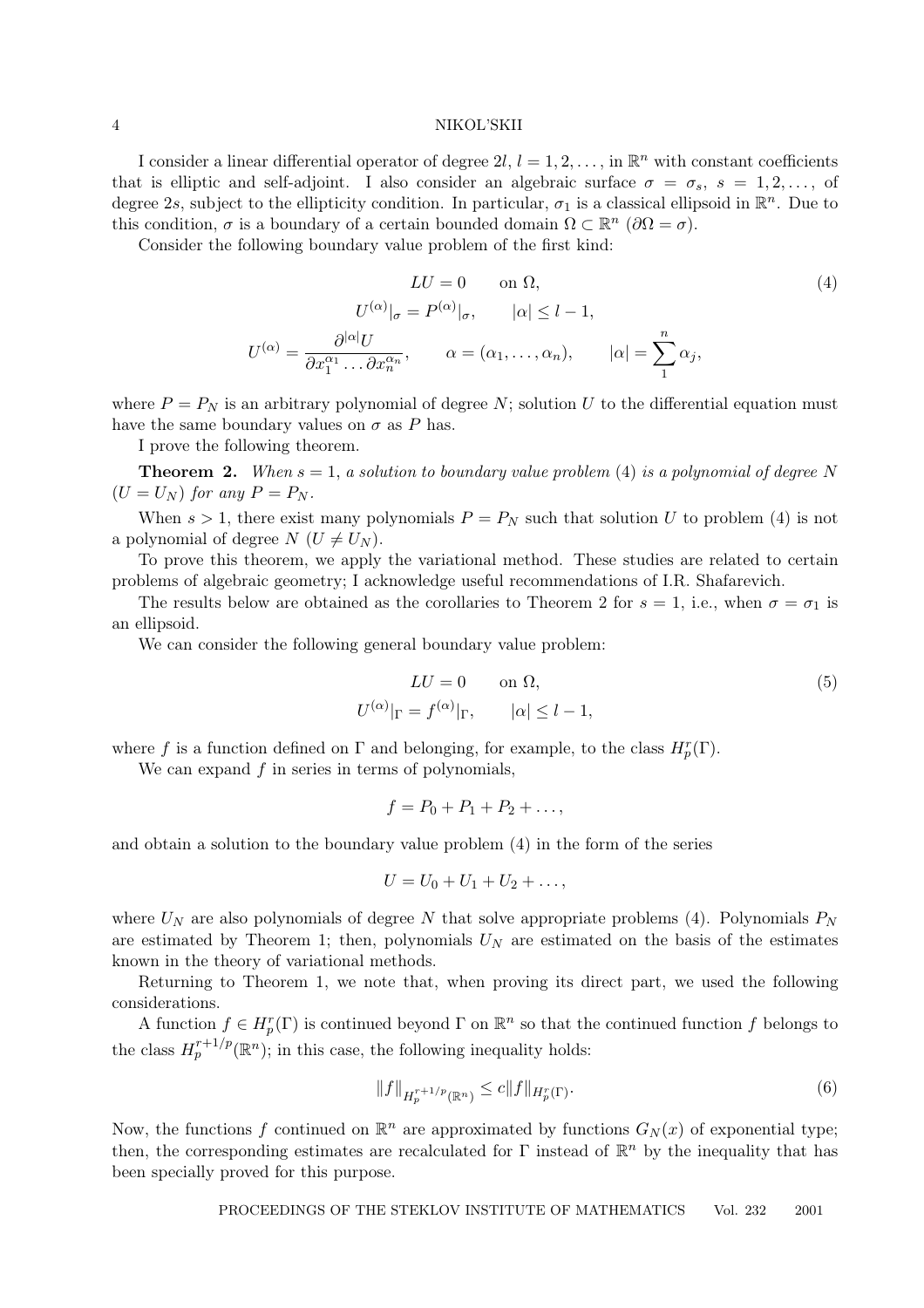#### SOME WORDS ABOUT MYSELF 5

The theorem on continuation (theorem on traces) and the related inequality (6), as well as the reverse inequality

$$
||f||_{H_p^r(\Gamma)} \le c_1 ||f||_{H_p^{r+1/p}(\mathbb{R}^n)},\tag{7}
$$

were proved in my work 50 years ago. Now, I apply this theorem to the problems of approximation on manifolds. Earlier, this theorem was widely used in the theory of boundary value problems.

Formerly, L. Dirichlet proposed a method for solving a problem, called the Dirichlet problem, of finding on a domain  $\Omega$  a harmonic function U with prescribed boundary values  $U|_{\Gamma} = \varphi$ ,  $\Gamma = \partial \Omega$ . According to Dirichlet, for the required function  $U$ , a certain integral attains its minimum; in particular, for  $n = 3$ ,

$$
\min_{f|_{\Gamma}=\varphi} D(f) = \min \iiint_{\Omega} \left[ \left( \frac{\partial f}{\partial x} \right)^2 + \left( \frac{\partial f}{\partial y} \right)^2 + \left( \frac{\partial f}{\partial z} \right)^2 \right] dx \, dy \, dz = D(U), \qquad U|_{\Gamma}=\varphi.
$$

However, Weierstrass rejected this method and proposed an example of a function  $\varphi$ , continuous on the boundary Γ, such that the Dirichlet method is inapplicable since there do not exist any function f with a finite Dirichlet integral whose values on  $\Gamma$  are equal to the function  $\varphi$  proposed by Weierstrass.

Later, Hilbert showed that the Dirichlet method can be applied if, instead of function  $\varphi$  defined on Γ, one defines on the domain  $\Omega$  a function  $\Phi$  having a finite Dirichlet integral and seeks a solution to the extremum problem among the functions f that have a finite Dirichlet integral on  $\Omega$  and coincide with the function  $\Phi$  on  $\Gamma$ .

However, there still remained a question after Hilbert as to what requirements should a function  $\varphi$ , defined on Γ, satisfy in order to be a trace of a function f with a finite Dirichlet integral. Inequalities (6) and (7) give an answer to this question in terms of H-classes: it is sufficient that  $\varphi \in H_2^r(\Gamma), r > 1/2.$ 

When proving my theorem on traces, I assumed that the manifold  $\Gamma$  is k-times continuously differentiable  $(\Gamma \in S^k)$ , where  $k > r + \frac{n-m}{n}$  $\frac{-m}{p}$  .

Later, it was shown that one can assume that  $k > r$ . This improved estimate was obtained in collaboration with V.P. Il'in [5] as well as with my student V.V. Shan'kov [28] and A. Jonsson [29]. Accordingly, it was assumed in my works that the boundary of the manifold  $\Gamma$  is described by continuously differentiable functions. Now, we can generalize this fact; namely, we can assume that the boundary is described by functions satisfying the Lipschitz condition. This results from the following fundamental theorem proved by my disciple O.V. Besov [2]: a function  $f$  from the class  $B_{p\theta}^r(\Omega)$ , where  $\Omega \subset \mathbb{R}^n$  is a domain with a Lipschitz boundary, can be continued onto  $\mathbb{R}^n$  with the preservation of the class. The continued function satisfies the inequality

$$
||f||_{B_{p\theta}^r(\mathbb{R}^n)} \le c||f||_{B_{p\theta}^r(\Omega)}, \qquad r > 0, \quad 1 \le p \le \infty, \quad 0 < \theta \le \infty,
$$

where c is independent of f. Here, one should take into account that  $B_{p\infty}^r = H_p^r$ .

In the one-dimensional case, i.e., when  $\Omega$  is a straight-line segment, the relevant theorem was proved by my disciples V.K. Dzyadyk [4] and O.V. Besov [1].

This is the end of the scientific part of this paper.

On April 16, 2000, the Presidium of the Russian Academy of Sciences awarded me the A.N. Kolmogorov Prize for the series of works Approximation of Functions on Manifolds and Their Continuation.

I frequently attend two mathematical Schools: those in Voronezh and Saratov. The permanent organizer of the Voronezh school is Professor Yu.V. Pokornyi, Voronezh State University. The Voronezh school held in May 1999 was dedicated to the anniversary of Academician V.A. Sadovnichii, the Rector of the Moscow State University.

PROCEEDINGS OF THE STEKLOV INSTITUTE OF MATHEMATICS Vol. 232 2001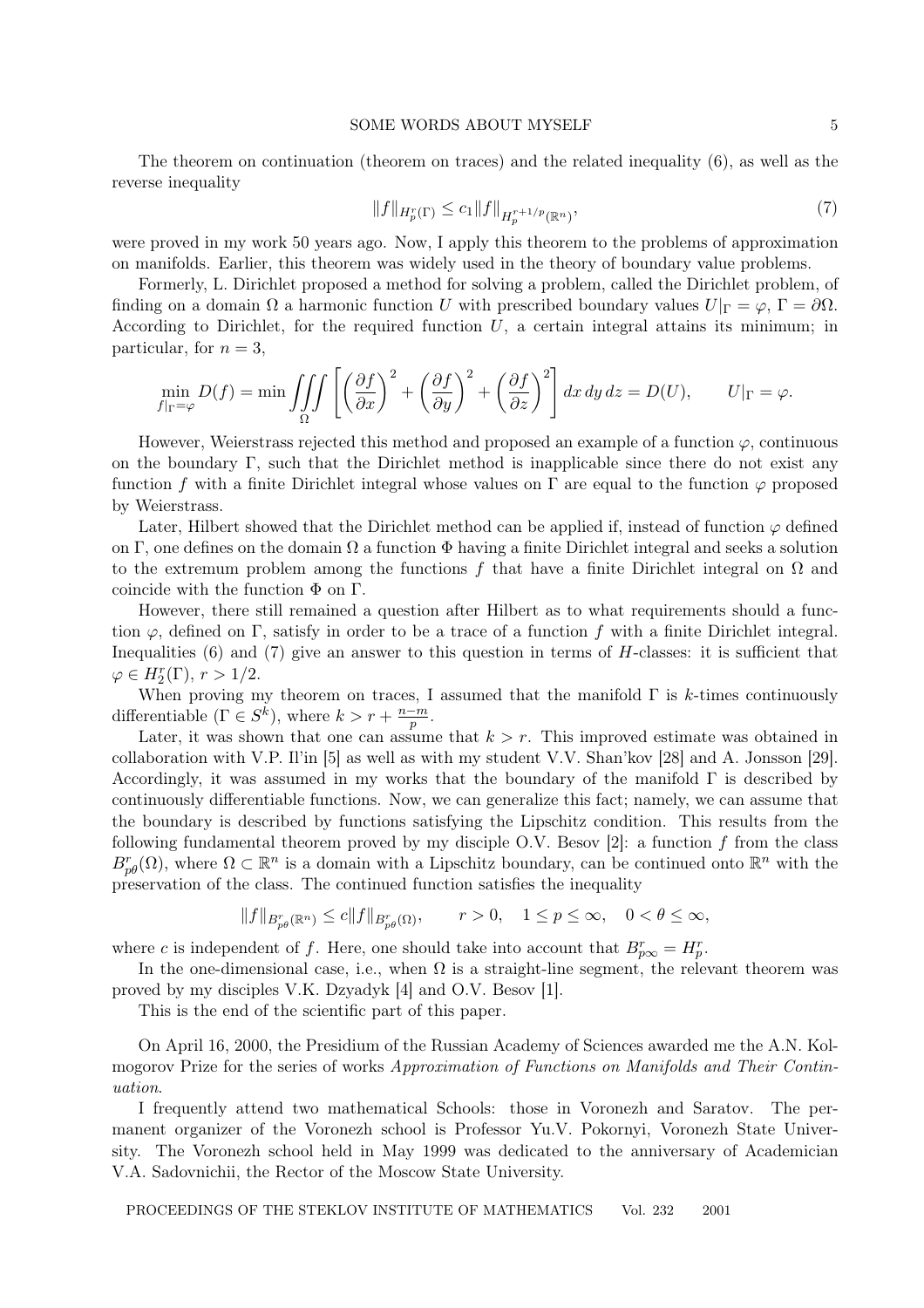I like to visit Voronezh also for sentimental reasons. During the civil war, when I was 13–16, our family lived in the famous Shipov forest, where my father worked as a forest officer, 120 km from Voronezh. I also worked there; I did not attend school but learned from my father. Perhaps, the tragedy of the civil war had a stronger effect on forests than on villages. While attending the Voronezh mathematical school, I always visit the Shipov forest and stand for a while among the trees near a granite block with the scripture: "Here, on July 1921, counter-revolutionary bandits murdered Mikhail Dmitrievich Nikol'skii, an officer of the Shipov experimental forest reserve," my father.

This year, I visited the Saratov mathematical school, which is now headed by Professor Avgust Petrovich Khromov, Saratov State University, after deceased A.A. Privalov, a relative of famous I.I. Privalov.

An essential role in the ideological guidance of this School is played by P.L. Ul'yanov. He also plays an important role in the management of the Voronezh school when it is devoted to the theory of functions.

In March 2000, I managed to visit a mathematical conference in Yekaterinburg, dedicated to the memory of S.B. Stechkin. There is a good mathematical school on the approximation theory in Yekaterinburg, which was founded by Stechkin and is now headed by his student Yu.N. Subbotin, Corresponding Member of the Russian Academy of Sciences.

Here, I also had a chance to soothe my feelings. About 220 km from Yekaterinburg, there is Talitsa—the town where I was born. It is situated to the east of Yekaterinburg along the Siberian highway, 120 km short of Tyumen'. Yurii Nikolaevich Subbotin and Vitalii Ivanovich Berdyshev were so kind that they not only organized my trip to Talitsa in a car but also accompanied me. This was a long trip, and we were pressed for time; therefore, we stayed in Talitsa only few hours and, of course, visited the Forestry school. Last year, it celebrated its centennial. There is a list of first teachers of the Talitsa forestry school in the museum of this school; my father, Nikol'skii is among these teachers.

My father graduated from the Imperial Forestry Institute in St. Petersburg in 1896. After that, he worked two years as an assistant forest officer in Tsarevokokshaisk (presently Ioshkar-Ola), Kazan province. He married there my mother, Lyudmila Mikhailovna Fedorova, who worked as a village teacher that time. In 1899, my father was conferred a title of a silviculturist of the first rank in the St. Petersburg Forestry Institute and was sent to the newly opened Talitsa forestry school as an assistant forester and a lecturer. In Talitsa, my parents gave birth to four children (later, they had six). I am the youngest one; I was born in 1905. In 1906, my family left Talitsa and went to the extreme west of our vast Empire, literally to the border with Germany, where my father had already become a forester (in Avgust forests); now, it is in Poland.

The family chronicle says that we went from Perm' to Moscow by ship along the Kama, Volga, and Oka; I learned to walk on the deck of a ship.

I would like to mention the Mathematical conference in Aktobe (formerly Aktyubinsk) in the fall of 1999. Oleg Vladimirovich Besov and I were suddenly invited there. This is a town in Kazakh steppe, several hundred kilometers from Orenburg far inland Kazakhstan. The organizer of the conference was Professor K.K. Kenzhebaev, the rector of the university in Aktobe. He is a great enthusiast and made a lot for the development of mathematics in Kazakhstan steppes. He was educated in Kiev, being a student of Academician Anatolii Mikhailovich Samoilenko. The latter also visited this conference together with other Ukrainian scientists.

I keep longstanding close relations with Kazakh mathematicians. I should mention my deceased student Tyuleubai Idrissovich Amanov, Corresponding Member of Kazakh Academy of Sciences and the Director of the Institute of Mathematics in Alma-Ata. Presently, I have close relations with another one of my students, Professor Kabdush Nauryzbaev.

In 2000, from May 6 to 21, I visited USA. I was an invited reporter at the International Con-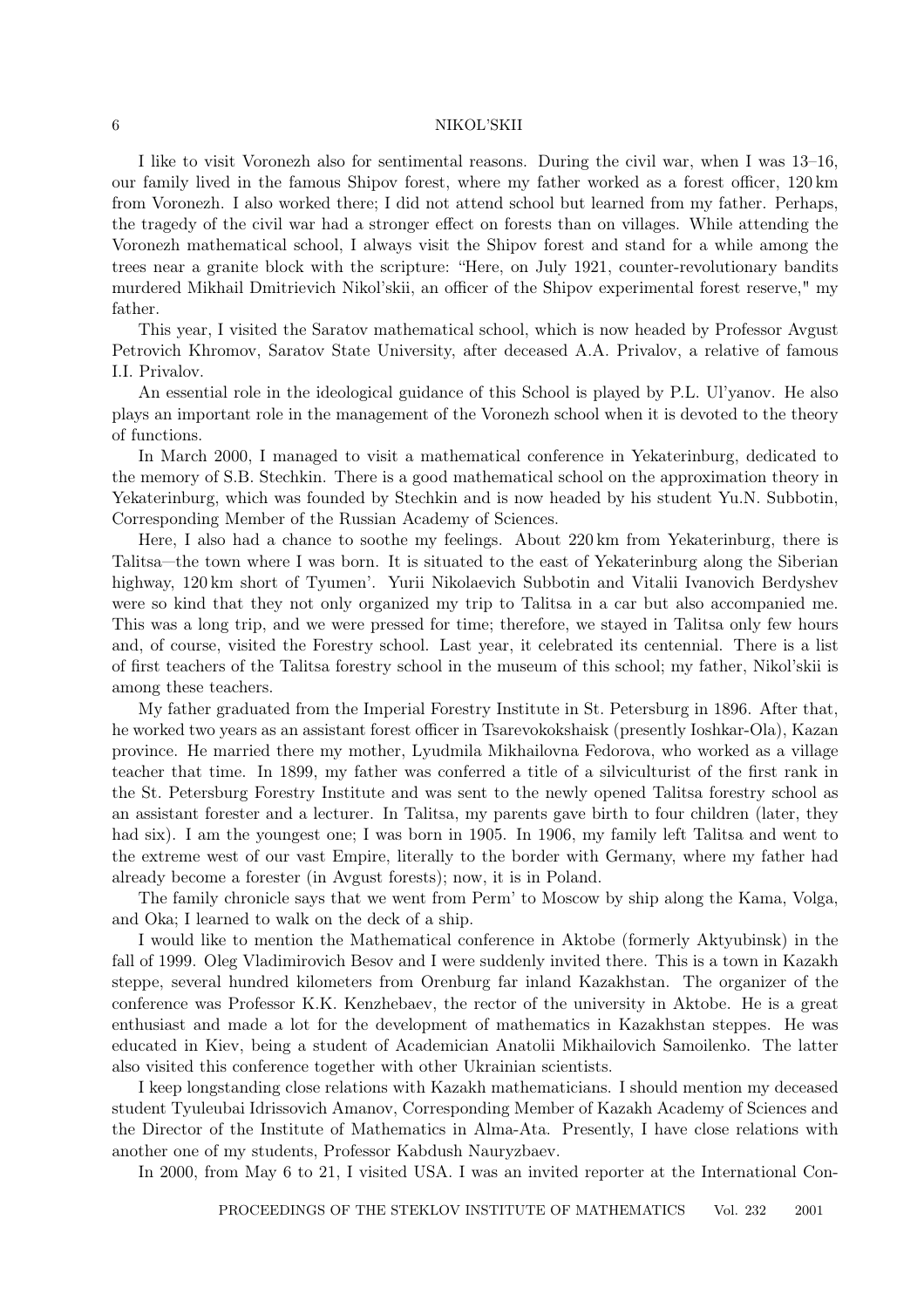#### SOME WORDS ABOUT MYSELF 7

ference on the Approximation Theory in Nashville, Tennessee. All reporters at the plenary session presented review reports. I decided to present my recent results obtained during the last year; my English is not adequate to make review reports, neither I like to sight-read my papers. All assured that my presentation was good. Before the conference, I could visit the University of Columbia, South Carolina, by invitation of Professor DeVore, a leading scientist in the modern approximation theory. He organized a good research group in his department. The former scientists of the Department of Function Theory from our institute, K.I. Oskolkov and V.N. Temlyakov, play an important role in this group. They both showed great hospitality. In particular, I traveled more than a thousand kilometers over United States with them. There were forests and mainly single-story houses.

In April, this year, another event occurred that was related to my scientific activities in Ukraine. Together with my Ukrainian colleagues N.P. Korneichuk, Academician of the National Academy of Sciences of Ukraine, and A.I. Stepanets, Corresponding Member of the National Academy of Sciences of Ukraine, I was awarded the M.V. Ostrogradskii Prize for the series of works on the theory of approximation of functions.

I arrived at Kiev and attended the General Meeting of the Academy of Sciences of Ukraine to get the diploma. Of course, it was a pleasure; however, I was especially pleased to see that my student from Dnepropetrovsk, Vitalii Pavlovich Motornyi was elected a Corresponding Member of the National Academy of Sciences of Ukraine.

I lived 25 years in Ukraine. Nine years I lived in Chernigov (from 1914 to 1918 and from 1922 to 1925) and 16 years (from 1925 to 1940) in Dnepropetrovsk (formerly Yekaterinoslav). I studied at the Dnepropetrovsk University and was allowed to work there. For one and a half year, I was sent to the Department of Mechanics and Mathematics, Moscow State University, where I defended my Candidate's dissertation; after that, I fulfilled the duties of the Head of the Chair of Function Theory. I became a student of A.N. Kolmogorov, who regularly visited the Dnepropetrovsk University in the 1930s. Under the influence of Kolmogorov, I started to work in the field of approximation of functions. A couple years before the war, Kolmogorov organized a seminar on the function theory at the Department of Mathematics in the Dnepropetrovsk University; in his absence, I was the head of this seminar. Actually, this seminar gave origin to the Dnepropetrovsk school on the approximation theory. During the war, this school was shut down; however, immediately after the war, it was restarted. I have lived (since 1941) in Moscow but, a few years after the war, I regularly visited Dnepropetrovsk to deliver lectures at the university. The following students of mine became outstanding scientists:

A.F. Timan, Professor, Dr. Sci. (Phys.–Math.),

V.K. Dzyadyk, Corresponding Member of the National Academy of Sciences of Ukraine,

N.P. Korneichuk, Academician of the National Academy of Sciences of Ukraine,

V.P. Motornyi, Corresponding Member of the National Academy of Sciences of Ukraine.

After 1940, I did not live in Ukraine; nevertheless, I have maintained close relations with my Ukrainian students. As for Timan and Dzyadyk, I kept close relations with them until their deaths.

Of course, I appreciate that my Ukrainian colleagues remember me. The Ostrogradskii Prize is my Ukrainian award. In 1994, I was awarded the State Prize of Ukraine (together with V.F. Babenko, V.L. Velikin, N.P. Korneichuk, A.A. Ligun, and V.P. Motornyi).

In 1990, the Dnepropetrovsk State University conferred me the title of an Honorary Professor.

The main thing that the Dnepropetrovsk University made for me is the following. In 1925, when I was 20, I decided to enter an institute of higher education. To do this, I had to move to another town. I wanted to be an engineer; therefore, as I came from Chernigov, I applied to the Kiev Polytechnical University. However, they did not accept me, despite my five-year service record and the fact that I was a member of the Komsomol. In those times, institutes of higher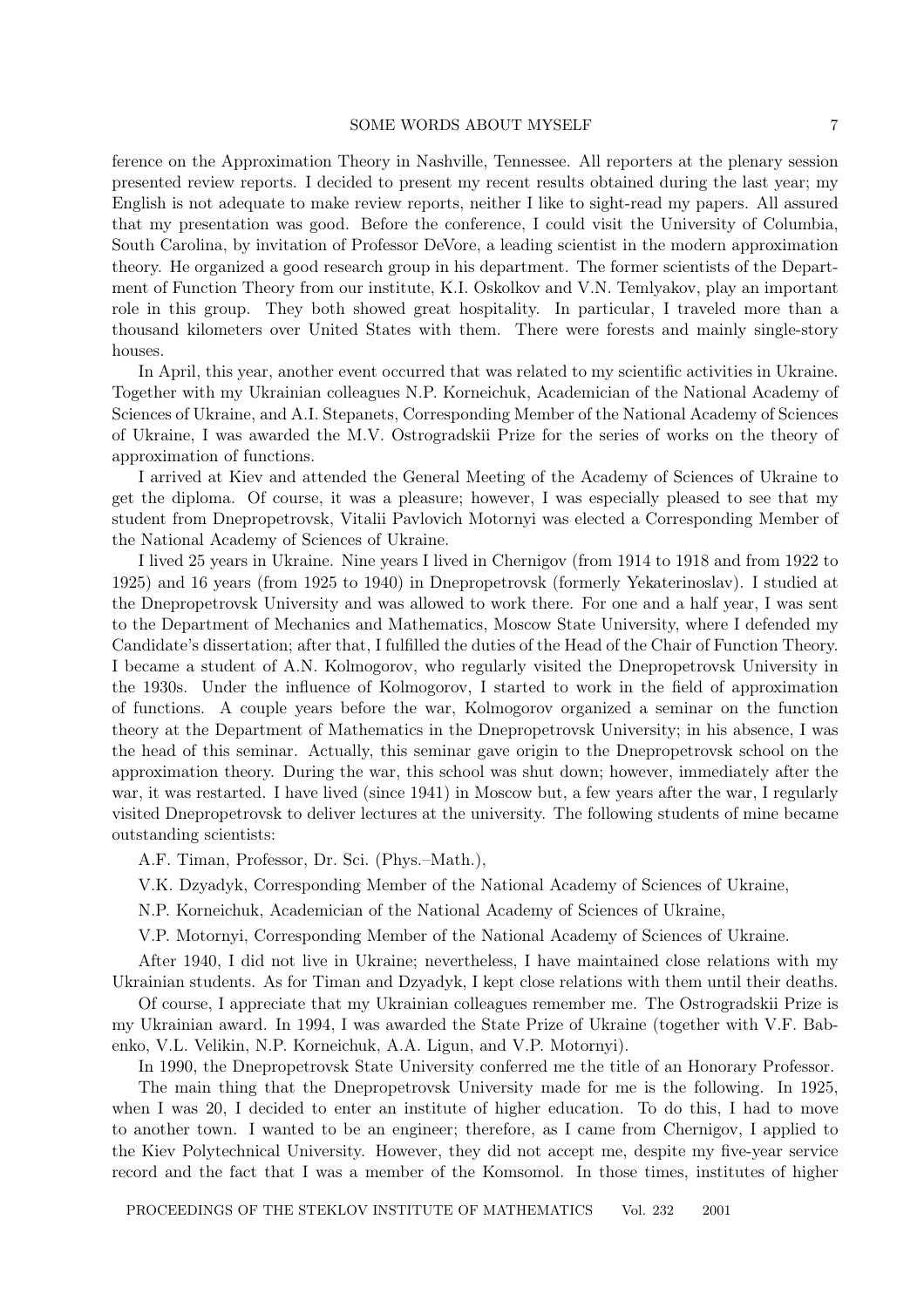education distributed permits (assignments) like permits for sanatoriums. Those who had permits were accepted passing an easy exam. The others were not accepted; they were not offered even a difficult exam. I could not get a permit for a technical college; however, the trade union offered me a permit for the Yekaterinoslav University. Reluctantly, I took this permit and easily entered the Department of Physics and Mathematics of the Yekaterinoslav University. However, I was planning to move to a technical college after a year. Why should I become a mathematician and, hence, a school teacher? To be an engineer is quite a different thing!

However, having studied a year at the Department of Mathematics of the Dnepropetrovsk University, I realized that my vocation is to become a professional mathematician, no matter how much money I would earn. I abandoned my thoughts about entering a technical college once and for all. I am grateful to the Dnepropetrovsk University for this.

On May 3, this year, the Institute of Mathematics organized a one-day conference dedicated to my 95th birthday. There arrived my friends: Polish Academicians Czeslaw Olech and Zbigniew Ciesielski, a Bulgarian Academician Blagovest Sendov, my student from Dnepropetrovsk V.P. Motornyi, Corresponding Member of the National Academy of Sciences of Ukraine, and V.D. Stepanov, Corresponding Member of the Russian Academy of Sciences from Khabarovsk.

In the presidium of the session, there were Academician Yu.S. Osipov, President of the Russian Academy of Sciences and the Director of the Steklov Institute of Mathematics; Academician V.A. Sadovnichii, the Rector of the Moscow State University; Academician A.A. Samarskii; Academician of the Polish Academy of Sciences Ch. Olech; Professor V.M. Filippov, Minister of Education of the Russian Federation; I.I. Mel'nikov, Doctor of Pedagogics, Member of the State Duma; and my student L.D. Kudryavtsev, Corresponding Member of the Russian Academy of Sciences.

There were many colleagues of mine from our Institute, from the Academy of Sciences, the members of our seminar, etc.

Papers were read, among which there was a telegram from V.V. Putin, read by Yu.S. Osipov. The telegram ended with the words "Let me congratulate you with all my heart on account of the oncoming Day of Great Victory." There also were a diploma of the Kolmogorov Prize from the Presidium of the Russian Academy of Sciences, an address from the State Duma signed by G.N. Seleznev, a personal letter from Minister V.M. Filippov with the words "It is a special honor to me to be a student of your school," and an address of the Rector of the Moscow State University V.A. Sadovnichii, who mentioned my ties with the Moscow State University. It was solemn and cheerful.

It is a great honor to be awarded the celebrated Kolmogorov Prize, especially because I was one of his students; apparently, the oldest of the living ones. When I was proposed as a candidate for this prize, the Academic Council of the Institute voted unanimously with only one abstention (myself).

There was a high-level refreshment. It is hard to imagine what a good time we had.

Here I do not touch upon my activities in the Institute. I have a manuscript in my bookcase on this matter.

However, the celebrations did not yet end. When I came back from America, the Moscow Institute of Physics and Technology (MIPT) organized a large banquet.

At this banquet, there arrived respectable graduates of MIPT who occupy various posts in and outside the MIPT, from a rector, prorectors, and deans, to professors, assistant professors, laboratory assistants, and secretaries.

On the honorary place beside me, there were Professor N.N. Kudryavtsev, the Rector of the MIPT; the former rectors Academician O.M. Belotserkovskii and N.V. Karlov, Corresponding Member of the RAS; G.N. Yakovlev, the Head of the Department of Mathematics and a disciple of our seminar, Corresponding Member of the Russian Academy of Pedagogical Sciences; and his predecessor in the Department, my student L.D. Kudryavtsev, Corresponding Member of the RAS. There were greetings, recollections; and there was something to recollect.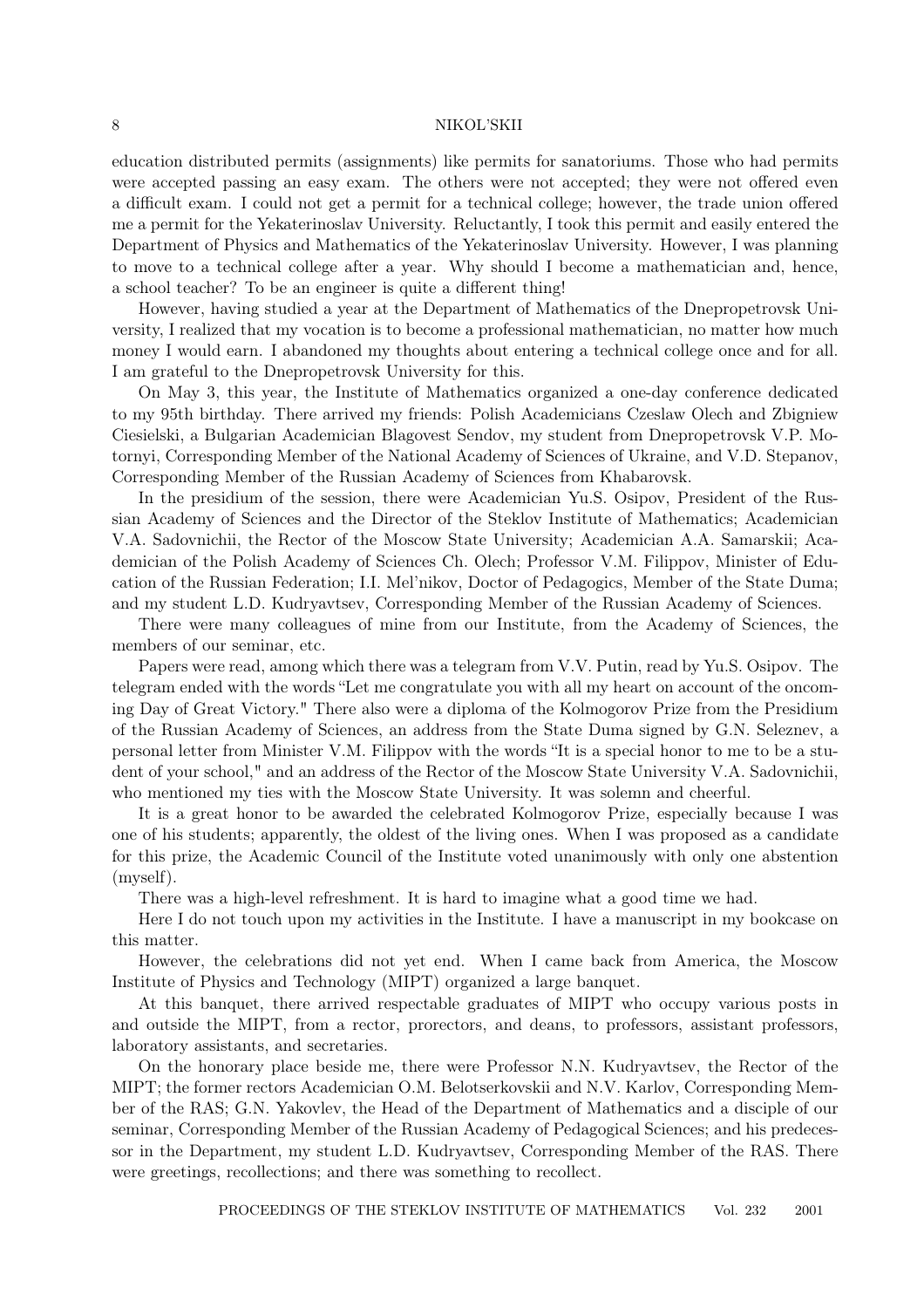#### SOME WORDS ABOUT MYSELF 9

In the first years of this famous Institute, I delivered lectures together with P.L. Kapitsa, L.D. Landau, I.G. Petrovskii, B.N. Delone, S.L. Sobolev, and A.A. Dorodnitsyn. During a certain period, I was the Head of the Department of Higher Mathematics and, permanently, a professor in this department. I wrote A Course of Mathematical Analysis for the students of MIPT and for physicists and mathematicians in general.

I delivered lectures in the MIPT during 50 years without interruptions. First, I gave lectures on certain subjects of analysis and later on the analysis proper. I admit that I did not expect such a friendly touch from the MIPT.

Formally, I have already been awarded by the MIPT quite recently, when I was 90. The Moscow Institute of Physics and Technology made me its first Honorary Professor and an Honorary Master. Having been conferred the title of an Honorary Master of the MIPT, I became an honorary engineer.

When I was a small boy, my father used to say "Our Serega is a mathematician; he will be an engineer." My activities in the MIPT are described in [30].

I have another thing I am keen on. This is working at school. To be more exact, this is the teaching of mathematics at school. I think, I cannot call it a hobby, because it is more than hobby.

It is a long time since I have realized that, in order to put into practice one's point of view concerning the teaching of mathematics at school, one has to write his own textbooks of mathematics. Now, I decided to do this.

The textbooks of arithmetic and algebra with a full set of problems are published by a lithographic technique (Research Institute of the Content and Methods of Teaching, Academy of Pedagogical Sciences of the USSR). By an administrative decree of M.A. Prokof'ev, the USSR Minister of Education, the Prosveshchenie publishers issued 50 thousand copies of the experimental textbook (in three volumes) Algebra 6, 7, 8 by S.M. Nikol'skii, M.K. Potapov, and N.N. Reshetnikov (1984, 1985, and 1986). These textbooks were experimentally tested in certain regions of Dnepropetrovsk and Krivoi Rog.

During 1999–2000, a new period started in this activity—the publication of approved textbooks for normal schools.

The following textbooks were approved by the Ministry of Education of Russia and published: Arithmetic 5, 6 and Algebra 7, 8, 9. A preliminary textbook Algebra 10 is published (on the money of Moscow State University). (The authors: S.M. Nikol'skii, M.K. Potapov, N.N. Reshetnikov, and A.V. Shevkin.)

When I was 90, the MIPT journalists asked me how it occurred that I have lived so long. "What did you eat since your childhood to become so smart?" they asked in Ukraine.

As for my food, I still eat everything: anything fried, stewed, and sweet. Earlier, I smoked. However, when I got glaucoma, I gave up smoking. I drink only to keep company. Earlier, sometimes I used to overstep the limits; but now I know when to stop. If I will get glaucoma in my other eye, I think I will give up drinking at all.

Our famous long-living mathematicians P.S. Aleksandrov and A.N. Kolmogorov did not drink vodka; they drank wine, and drank it in limited amounts. Boris Nikolaevich Delone did not drink any wine. I outlived their age limits.

Of course, I used to go for a walk a lot; I walked in forests and mountains, swam, and rowed a lot; Delone walked in the mountains more than I did. As for water, Andrei Nikolaevich and Pavel Sergeevich swam, and swam a lot, in water of any temperature (sometimes alongside floating blocks of ice). Kolmogorov used to ski in frosty winter days in just shorts. This was impossible for me. It was enough to stay five minutes in cold water (not even ice-cold water) or five minutes in March air without clothes, even in sunny weather, to get a burst of polyarthritis (a kind of rheumatism), and I would be confined to bed. Boris Nikolaevich was also an absolutely hardened man. When he was 80, I witnessed how he refreshed himself in a mountain river flowing out from just under shelf ice. This was in a mountain camp in Frunze.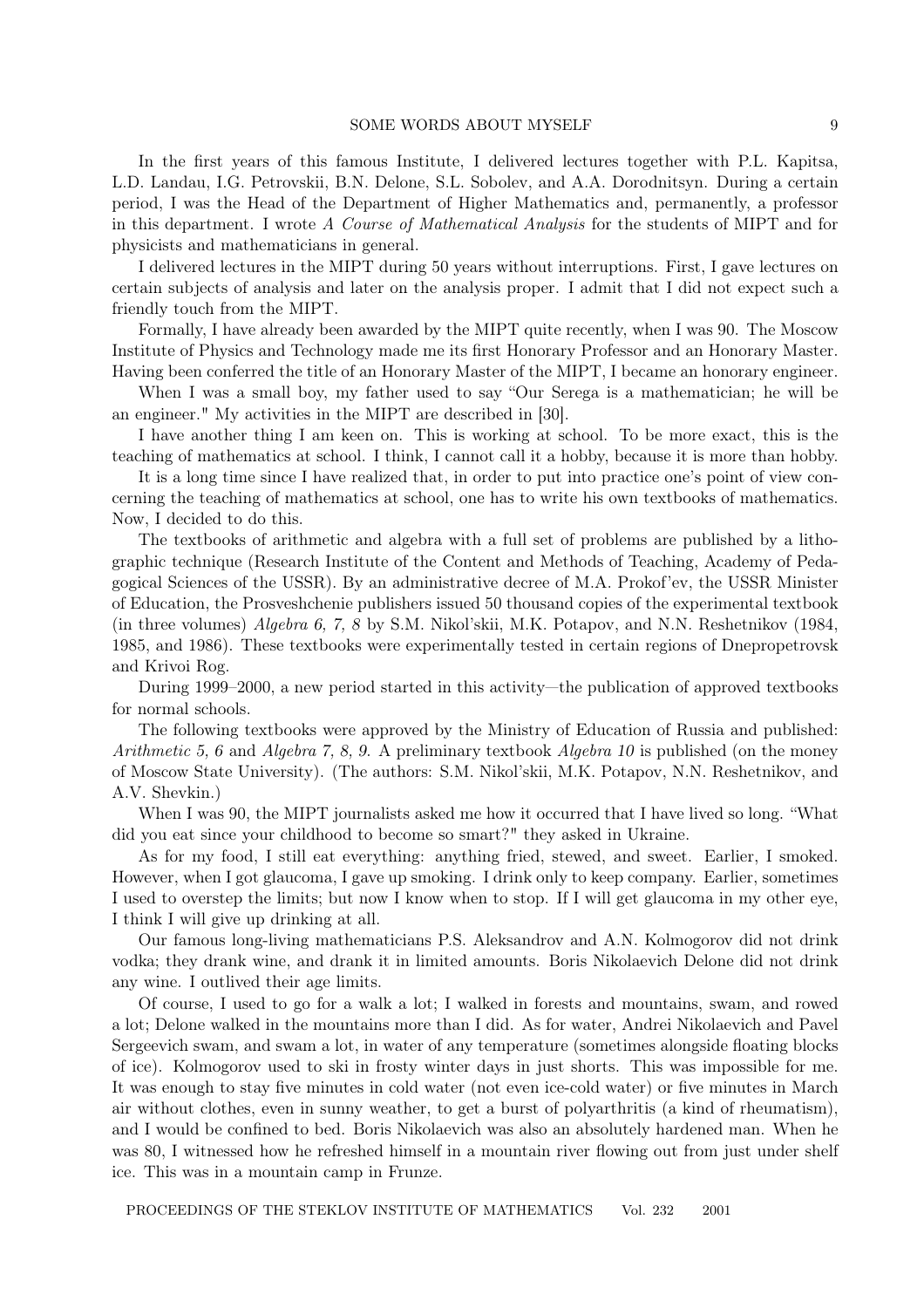Another classical example is Academician Ivan Matveevich Vinogradov, an extremely strong man from birth. Once, they loaded a grand piano on him, and he carried it alone to the third floor. He liked wrestling, short walks, and swimming in sea in a seaside resort (Batiliman). It turns out that I have also outlived this strong man, who lived a plain and comfortable life.

I have not yet outlived the age limit (96 years) of Dmitrii Evgen'evich Men'shov. The life of this famous mathematician passed in unpretentious conditions. It was exclusively devoted to science. He lived a plain life and every day used to make long walks and regularly played tennis.

I used to make my walking exercises one day a week, except for vacation periods. On ordinary working days I usually abandoned my exercises. There were certain short periods when I went in for morning exercises. I just could never come to enjoying jogging; when you are jogging, all the way you think when it will come to an end. I like walking more. I liked walking for a long time, with only one stop to make a campfire, cook kasha, make tea, and talk to friends.

Now, there remain only reduced forest walks and working on a vegetable garden (digging, weeding, and watering) of all this.

I think I made it clear why I answered the MIPT journalists "I don't know, I wonder myself; evidently, only God knows."

Finally, I note that all five aforementioned mathematicians persistently worked on mathematics up to the end of their long lives. I mean that mathematics is by no means harmful to a human. Answers to the questions posed should be sought for in a different area.

### REFERENCES

Anniversary papers of S.M. Nikol'skii written in collaboration with A.N. Kolmogorov, S.B. Stechkin, L.D. Kudryavtsev, V.K. Dzyadyk, and S.L. Sobolev and published in Uspekhi Matematicheskikh Nauk:

1956, vol. 11, no. 2, pp. 239–244; 1965, vol. 20, no. 5, pp. 283–287; 1975, vol. 30, no. 4, pp. 271–280; 1985, vol. 40, no. 5, pp. 269–278; 1991, vol. 46, no. 3, pp. 207–212; 1995, vol. 50, no. 6, pp. 223–228.

#### Papers on Approximation on Manifolds

- 1. Besov, O.V., On the Extension of Functions with the Preservation of the Properties of the Second-Order Integral Modulus of Smoothness, Mat. Sb., 1962, vol. 58, pp. 673–684.
- 2. Besov, O.V., Extension of Functions beyond a Domain with the Preservation of Differential–Difference Properties in  $L_p$ , *Mat. Sb.*, 1965, vol. 66, pp. 80–96.
- 3. Besov, O.V., Il'in, V.P., and Nikol'skii, S.M., *Integral'nye predstavleniya funktsii i teoremy vlozheniya* (Integral Representations of Functions and Embedding Theorems), Moscow: Nauka, 1996.
- 4. Dzyadyk, V.K., On the Extension of Functions Satisfying the Lipschitz Condition in the Metric of  $L_p$ , Mat. Sb., 1956, vol. 40, no. 2, pp. 239–242.
- 5. Il'in, V.P., Properties of Certain Classes of Differentiable Functions Defined on an n-Dimensional Domain, Tr. Mat. Inst. Akad. Nauk SSSR, 1962, vol. 66, pp. 227–363.
- 6. Nikol'skii, S.M., Properties of Certain Classes of Function of Several Variables on Differentiable Manifolds, Mat. Sb., 1953, vol. 33, no. 2, pp. 261–326.
- 7. Nikol'skii, S.M., Approximation on a Manifold by the Traces of Functions of Exponential Type, Dokl. Akad. Nauk SSSR, 1990, vol. 314, no. 4, pp. 786–789.
- 8. Nikol'skii, S.M., Traces of Entire Functions of Exponential Type on Manifolds, Dokl. Akad. Nauk SSSR, 1990, vol. 314, no. 3, pp. 555–557.
- 9. Nikol'skii, S.M., Approximation, on a Manifold, of Functions from the Besov Class by Entire Functions of Exponential Type, Dokl. Akad. Nauk SSSR, 1991, vol. 319, no. 1, pp. 53–57.
- 10. Nikol'skii, S.M., Approximation of Functions by Trigonometric Polynomials on a Manifold: I, II, Dokl. Akad. Nauk SSSR, 1991, vol. 319, no. 6, pp. 1313–1317; vol. 320, no. 1, pp. 40–44.
- 11. Nikol'skii, S.M., Approximation of Functions by Polynomials on a Manifold, Dokl. Akad. Nauk SSSR, 1991, vol. 317, no. 1, pp. 44–46.
- 12. Nikol'skii, S.M., A Method of Approximation of Functions by Polynomials on a Manifold, Dokl. Akad. Nauk, 1992, vol. 324, no. 3, pp. 529–532.